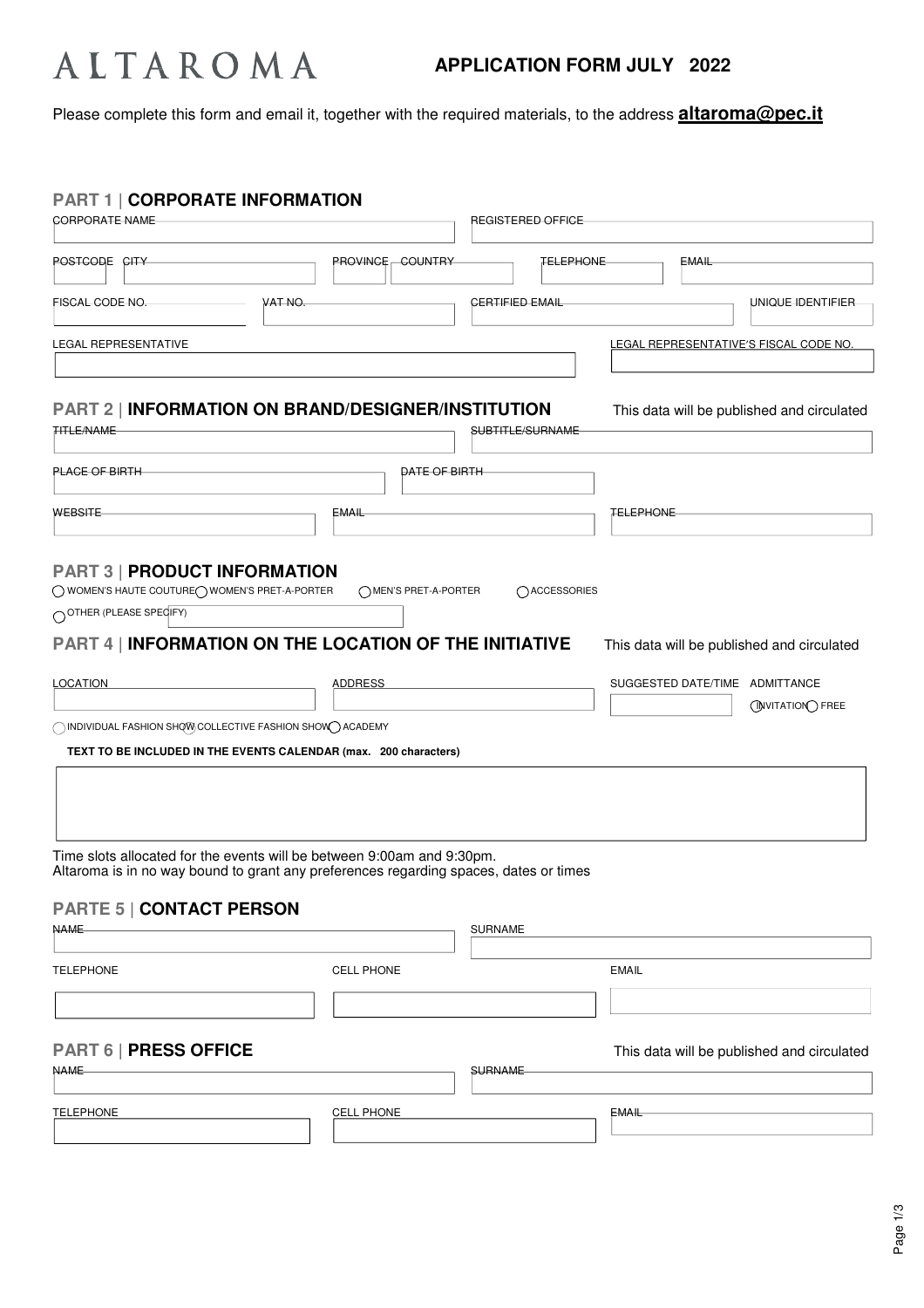### **PART 7 | LOCATION AND PARTICIPATION FEE**

Depending on the chosen option, the applicant shall submit all the listed materials and, after the approval of their application, pay the required amount

## **USE OF A LOCATION PROVIDED BY ALTAROMA**

- **A Applicant that has already participated in previous editions of Altaroma**  $\bigcap$ 
	- Participation fee  $\epsilon$  8,000.00 + VAT for individual fashion shows/ $\epsilon$  13,000.00 + VAT for collective fashion shows

### **B Applicant that has never participated in previous editions of Altaroma**  $\circ$

- A complete company profile;
- A curriculum vitae of the applicant;
- Images or sketches of the collection which the applicant wishes to present at the event, together with a short description;
- Photographic material serving as an example of the designer's creations, related to his/her 2 most recent collections;
- A press review.
- Participation fee € 8,000.00 + VAT for individual fashion shows/€ 13,000.00 + VAT for collective fashion shows

### **C Applicant proposed by other Bodies, Institutions or Organizers of Fashion Weeks**  $\bigcap$

- A corporate presentation of the proposing Body and a covering letter of the designer(s);
	- A complete company profile of the applicant(s);
	- A curriculum vitae of the applicant(s);
	- Photos of the collection which the applicant wishes to present at the event, together with a short description;
	- Participation fee € 8,000.00 + VAT for individual fashion shows/€ 13,000.00 + VAT for collective fashion shows

### **D Start-up that has been active for less than 5 years (Innovative Start-Ups)**  $\bigcap$

- A complete company profile;
- A curriculum vitae of the applicant;
- Photos of the collection which the applicant wishes to present at the event, together with a short description;
- Photographic material serving as an example of the designer's creations, related to his/her 2 most recent collections;
- A copy of the certificate of incorporation **proving registration in the special section of the Business Register (Innovative Start-Ups)**
- Participation fee  $\epsilon$  3,000.00 + VAT participation fee for individual fashion shows.

### **E Training Institutes, Academies and Universities that have already participated in previous editions of**   $\bigcap$ **Altaroma**

• Participation fee  $\epsilon$  7,500.00 + VAT.

### **F Training Institutes, Academies and Universities that HAVE NEVER participated in previous editions of**   $\bigcirc$ **Altaroma**

- A profile of the Training Institute/Academy/University;
- A description of the training programme;
- Brochures and leaflets of the Training Institute/Academy/University;
- Participation fee  $\epsilon$  7,500.00 + VAT.

Payment of the flat-rate fee, for those participating in the event, must be made by means of a **wire transfer by and no later than 27 June 2022**. A standard invoice, stating the bank details for payment of said fee, will be sent to all those participating in the 2022 Altaroma July event. Participation is subject to payment of the above-mentioned fee.

## **USE OF AN EXTERNAL LOCATION**

### **G Individual/collective fashion show**  $\bigcap$

- A corporate presentation/company profile of the applicant;
- A short description of the event for which inclusion in the events calendar is requested;
- Fee for the inclusion in the events calendar € 1,000.00 + VAT for individual fashion shows/€ 1,500.00 + VAT for collective fashion shows.

### **H Academy fashion show**  $\bigcap$

- A corporate presentation/company profile of the applicant;
- A short description of the event for which inclusion in the events calendar is requested;
- Fee for the inclusion in the events calendar  $\epsilon$  500.00 + VAT.

### **I Event other than a fashion show (Forum - Display - Exhibition - Inauguration - Video)**  $\bigcirc$

- A corporate presentation/company profile of the applicant;
- A short description of the event for which inclusion in the events calendar is requested;
- Fee for the inclusion in the events calendar  $\epsilon$  500.00 + VAT.

**NB: The submitted video, which must not include commercial content, will be subject to evaluation and approval by Altaroma.**

### **L Cultural event / Book presentation**  $\bigcirc$

- A corporate presentation/company profile of the applicant;
- A short description of the event for which inclusion in the events calendar is requested;
- Fee for the inclusion in the events calendar  $\epsilon$  150.00 + VAT.

Payment of the flat-rate fee, for those participating in the event, must be made by means of a **wire transfer by and no later than 8 July 2022**. A standard invoice, stating the bank details for payment of said fee, will be sent to all those participating in the 2022 Altaroma July event. Participation is subject to payment of the above-mentioned fee.